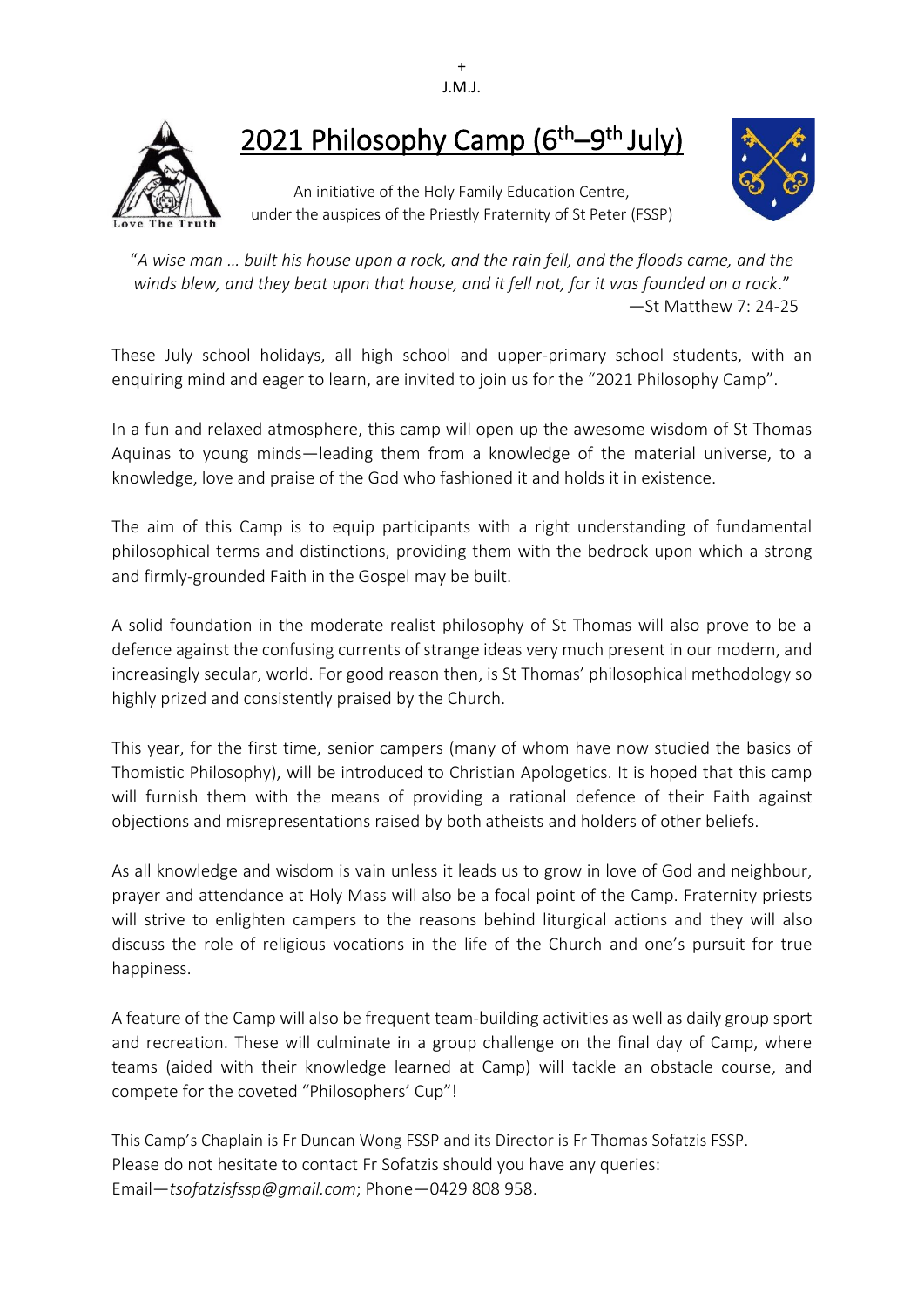

### Camp Information



When: Tuesday 6 th July – Friday 9 th July (School Holidays)

Ages: School Grades  $5 - 12$  (to be taught in 3 groups)

Time: 8:00 am - 5:00 pm

### Venue:

| Children to be dropped off at:            | Children to be picked up from:        |
|-------------------------------------------|---------------------------------------|
| Maternal Heart of Mary Church (courtyard) | The John Berne School                 |
| Charles O'Neill Way,                      | At the end of Charles O'Neill Way,    |
| Off Thomas Street, Lewisham, NSW 2049     | Off Thomas Street, Lewisham, NSW 2049 |

### Cost:

- Standard Fee: \$75 /child; \$200 /family of 3+
- No one will be turned away for financial reasons; scholarships are available.

Meals: The above cost includes meals (morning-tea, lunch & afternoon-tea) which will be provided by the Camp. Please indicate any special dietary requirements or allergies of your child (children) on the relevant section of the registration form.

## Daily Schedule (Tentative)

| Tuesday - Thursday |                                      |           |                                      |
|--------------------|--------------------------------------|-----------|--------------------------------------|
| $7:30$ am          | Registration / Info. Desk Open       | $1:00$ pm | Group Sport / Recreation             |
| $8:00$ am          | Camp begins with Holy Mass           | $2:00$ pm | Liturgy Talk                         |
| $9:00$ am          | Introductory Talk                    | $2:30$ pm | Holy Half-Hour                       |
| $9:15$ am          | Group Games                          | $3:00$ pm | Afternoon Tea                        |
| 10:00 am           | Session 1 - Philosophy / Apologetics | $3:15$ pm | Science Show / Presentation          |
| 10:45 am           | <b>Morning Tea</b>                   | 3:45 pm   | Session 3 - Philosophy / Apologetics |
| 11:00 am           | Session 2 - Philosophy / Apologetics | 4:30 pm   | <b>Group Activities</b>              |
| 11:45 am           | <b>Group Activities</b>              | $4:50$ pm | Group Assembly                       |
| 12:30 pm           | Lunch                                | 5:00 pm   | Camp Ends for Day                    |

| Friday     |                                          |           |                               |
|------------|------------------------------------------|-----------|-------------------------------|
| 8:00 am    | <b>Group Assembly</b>                    | $1:00$ pm | <b>Vocations Presentation</b> |
| $8:15$ am  | Final Session - Philosophy / Apologetics | $2:45$ pm | Liturgy Talk                  |
| $9:00$ am  | <b>Group Revision</b>                    | $3:00$ pm | Solemn Sung Mass              |
| 9:30 am    | Rapid Fire Philosophy Quiz               | $4:15$ pm | Afternoon Tea                 |
| 10:00 am   | Morning Tea                              | 4:30 pm   | Assembly & Award Ceremony     |
| $10:15$ am | "Philosophers' Cup" Challenge            | $5:00$ pm | End of Camp                   |
| 12:15 pm   | Lunch                                    |           |                               |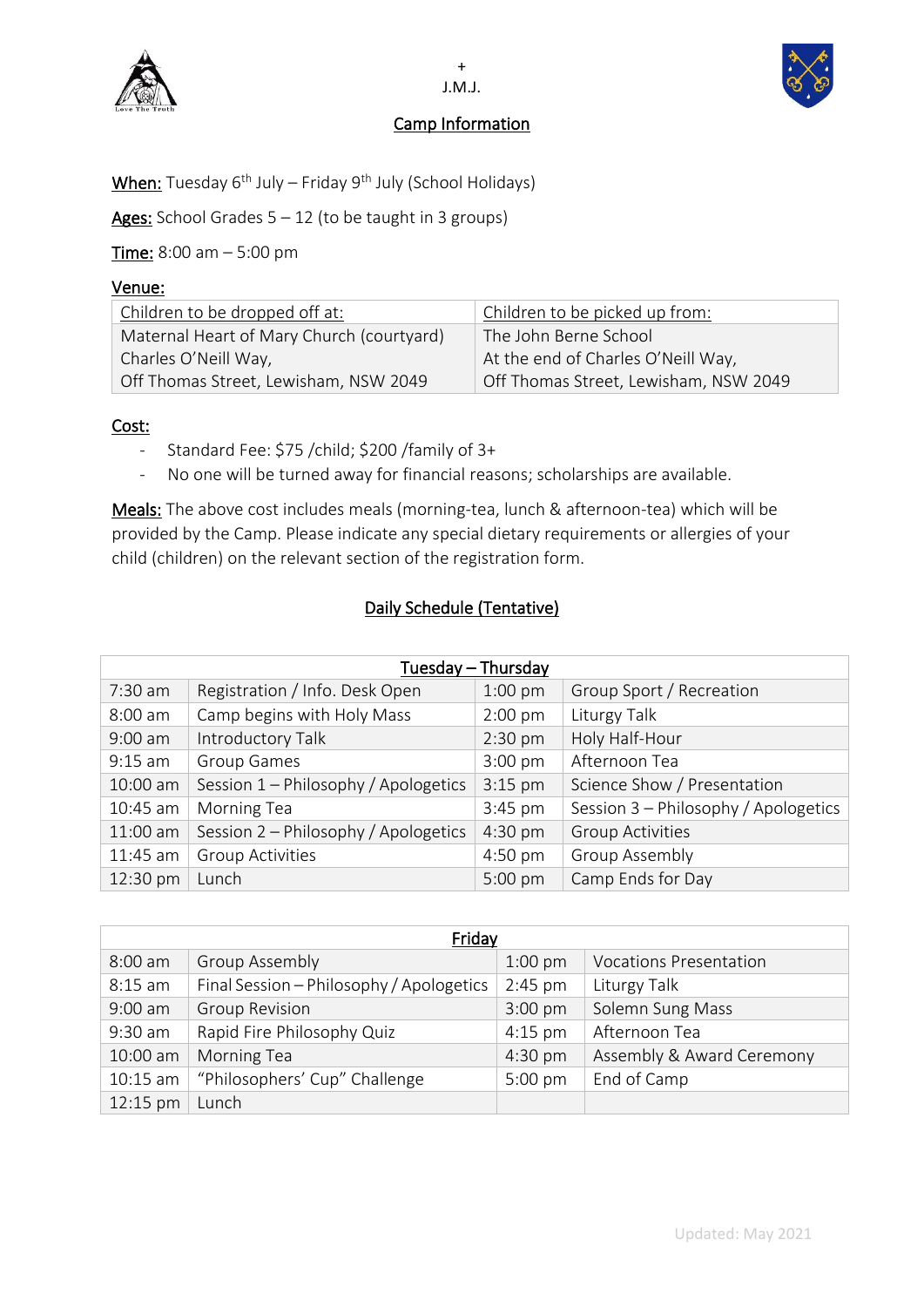



### Registration

[N.B.: To encourage a positive atmosphere at Camp, parents are requested only to enrol children who are willing and eager to participate.]

To register, please complete the registration forms (found following) and send with payment to:

| Email: (Preferred option)               | Post:                               |
|-----------------------------------------|-------------------------------------|
| Fr Thomas Sofatzis FSSP (Camp Director) | 2021 Philosophy Camp                |
| tsofatzisfssp@gmail.com                 | The Priestly Fraternity of St Peter |
|                                         | PO Box 917                          |
|                                         | Petersham, NSW 2049                 |

Please note:

- Cheques may be made payable to the "Priestly Fraternity of St Peter".
- Payment by cash or cheque may be made on the first morning of Camp for those who send their registration forms in via email. Should you prefer to pay via electronic transfer, please contact us for bank details.
- Please send registration forms to the above email address *only* (or mail address) postmarked no later than **Monday 28<sup>th</sup> June.**
- We will send a notification of acceptance by email. *Registrations are not confirmed until receipt of this notification.*

Any queries pertaining to registrations may be directed to Fr Thomas Sofatzis FSSP at the email address listed above.

| unuler information                     |                                          |  |
|----------------------------------------|------------------------------------------|--|
| What to bring (essentials):            | What not to bring:                       |  |
| - Writing book with pen or pencil      | - Personal Food (unless to be shared)    |  |
| - Hat and water-bottle                 | - Electronic Devices (gaming devices are |  |
| - Clothing and shoes modest for Church | strictly prohibited; phones may only     |  |
| yet suitable for outdoor sport and     | be used in emergencies or outside        |  |
| recreational activities                | Camp hours)                              |  |

### Further Information

Travel: Parents / guardians are responsible for their child's (children's) travel arrangements to and from Camp each day (as well as accommodation during the Camp).

Sign-in and sign-out: Parents / guardians are to sign in campers upon arrival each morning, and sign out before departure in the afternoon. Unless, being of suitable age, you indicate on the Registration Form that your child (children) will be making his (their) own way to and from Camp.

## Early Drop-Off and Late Pick-Up:

- Two members of Camp Staff will be on duty from 7:30 am each morning in the courtyard of Maternal Heart Church for early drop-offs.
- Please ensure Campers are promptly picked up at 5pm at the John Berne School. Please call or text the Camp Director if you are running late: 0429 808 958 (Fr Thomas Sofatzis FSSP).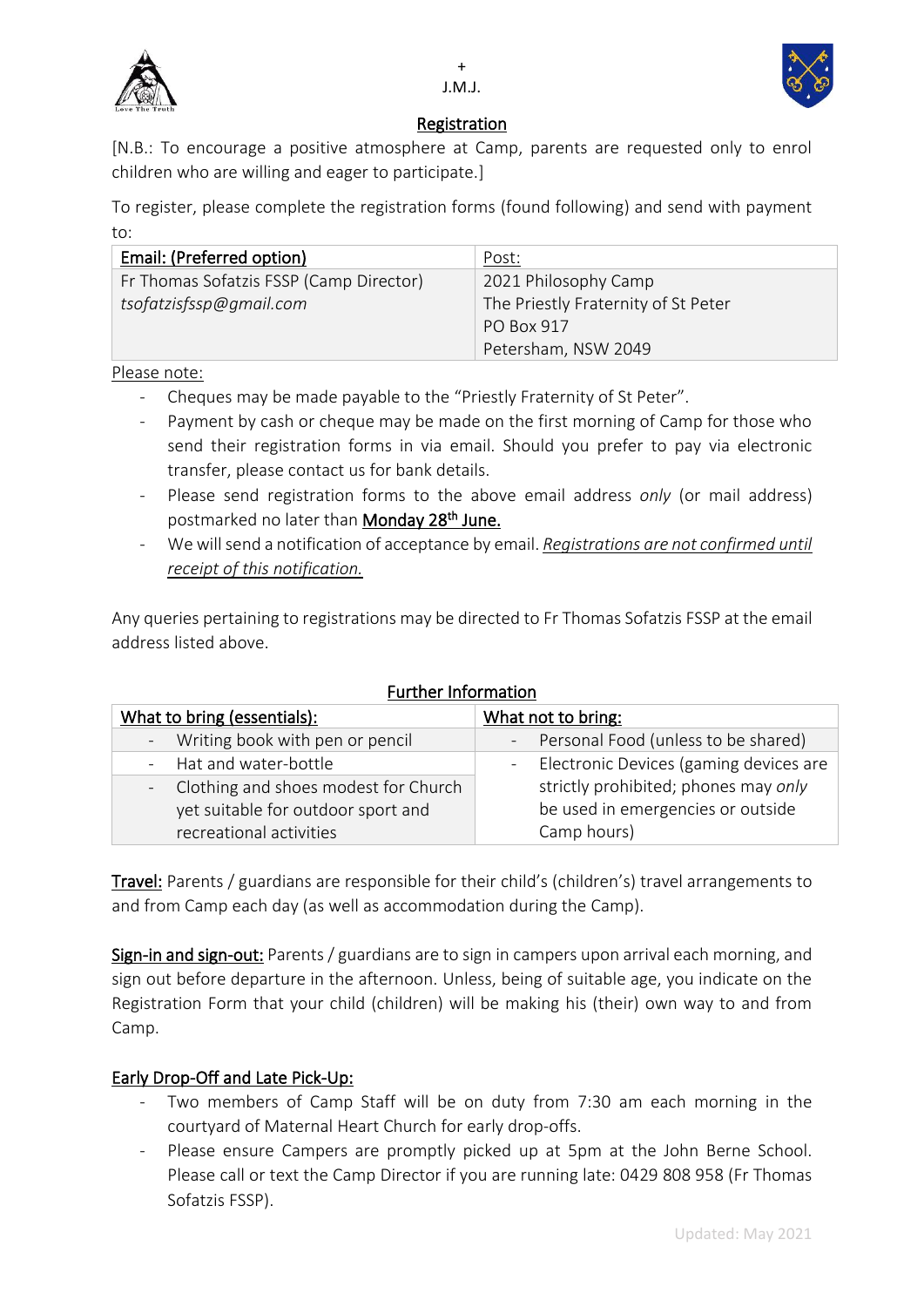



## Privacy:

All information contained in registration forms or collected during the "2021 Philosophy Camp" is confidential and for the use of the Holy Family Education Centre and the Priestly Fraternity of St Peter for mail-outs, follow-up, emergencies and administration. It may need to be shared with government agencies for statistical purposes or the police, where safety is a concern. Legal guardians of children may request to see or update this information at any time.

Information is collected and held by the Holy Family Education Centre, PO Box 917, Petersham NSW 2049 and the Priestly Fraternity of St Peter, PO Box 46, Pendle Hill NSW 2145.

## Use of Photos / Video:

During the Camp, photos / video footage may be taken of children in appropriate settings. We may like to use such photos / footage for the purpose of promoting the work of the Holy Family Education Centre and the Priestly Fraternity of St Peter. These photos / footage, for example, may appear in a brochure, or website, without identifying the names of children or their details. We seek your permission to use such photos / footage of your child (children) in this way. Please see the relevant section of the Parental / guardian permission and consent form.

### Donations:

Please consider making a donation to the Camp―this will assist us in improving Camp resources or offsetting Camp expenses. Please contact the Camp Director (Fr Thomas Sofatzis FSSP) should you like to assist. Email―*tsofatzisfssp@gmail.com*

### Emergency Contact:

In the case of an emergency please contact:

- 1. Camp Director: Fr Thomas Sofatzis FSSP: 0429 808 958
- 2. Assistant Camp Director: Fr Roger Gilbride FSSP: 0492 953 086
- 3. Camp Chaplain: Fr Duncan Wong FSSP: 0499 401 226 / (02) 9572 9694
- 4. Fr Damonn Sypher FSSP: 0490 083 692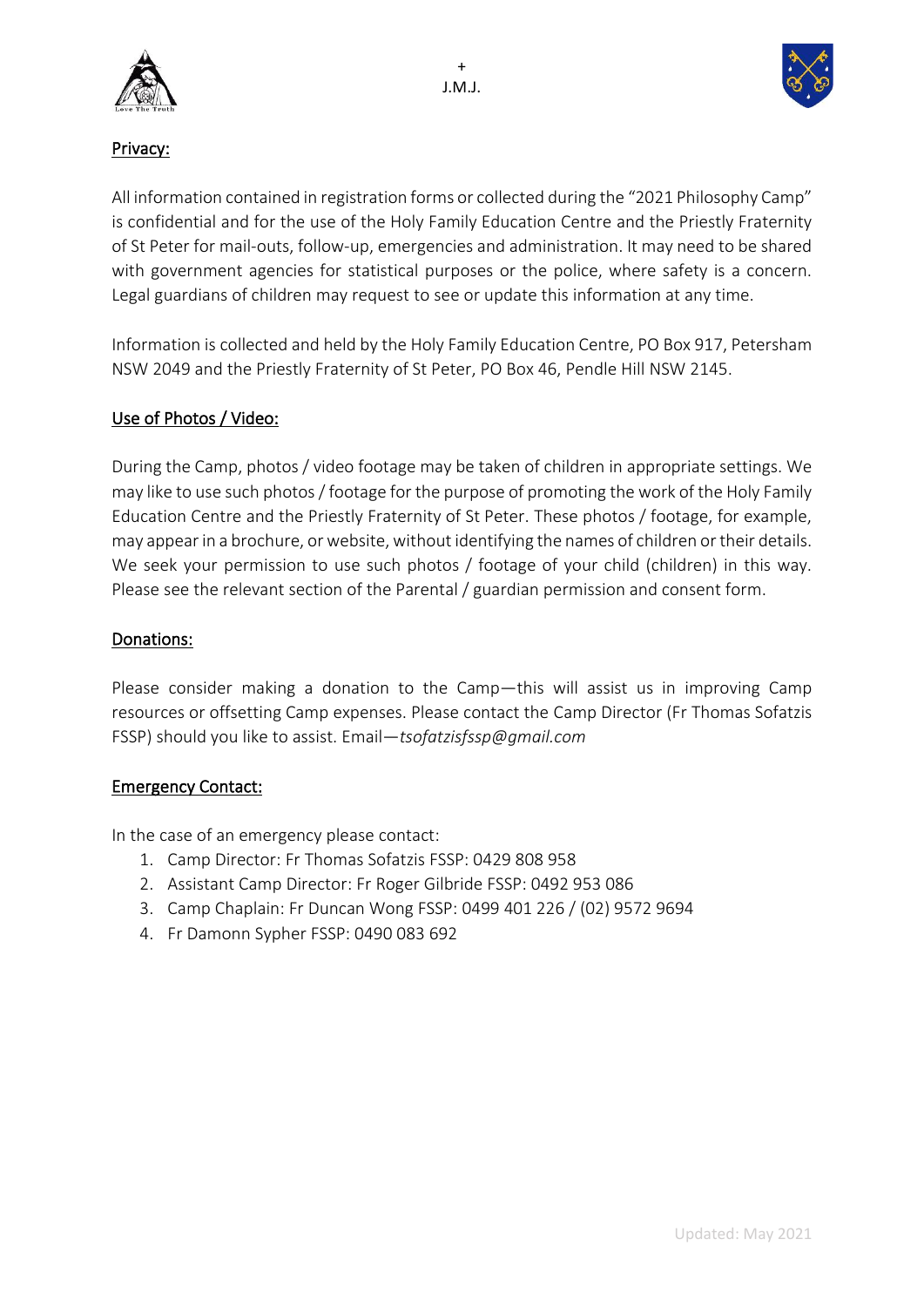



## 2021 Philosophy Camp – Registration Form

(Page 1 of 3)

N.B: Please send registration forms to the stated email (*tsofatzisfssp@gmail.com*) or mail address only, postmarked no later than Monday 28<sup>th</sup> June</u>. We will send a notification of acceptance by email. *Registrations are not confirmed until receipt of this notification.*

| Child's Name:             | 1.                                                                                                                                                                                                                 |             | Male / Female |
|---------------------------|--------------------------------------------------------------------------------------------------------------------------------------------------------------------------------------------------------------------|-------------|---------------|
| (Surname, Christian Name) | 2.                                                                                                                                                                                                                 |             | Male / Female |
|                           | 3.                                                                                                                                                                                                                 |             | Male / Female |
| Date of Birth:            | 1.                                                                                                                                                                                                                 |             | School Year:  |
|                           | 2.                                                                                                                                                                                                                 |             | School Year:  |
|                           | 3.                                                                                                                                                                                                                 |             | School Year:  |
| Address:                  |                                                                                                                                                                                                                    |             |               |
|                           | City:                                                                                                                                                                                                              |             | Postcode:     |
|                           | Home Phone #: (                                                                                                                                                                                                    |             |               |
| Parents / Guardians:      | 1.                                                                                                                                                                                                                 |             |               |
|                           | Relation to Child(ren):                                                                                                                                                                                            |             |               |
|                           | Email:                                                                                                                                                                                                             |             |               |
|                           | Mobile #:                                                                                                                                                                                                          | Work Ph. #: |               |
|                           |                                                                                                                                                                                                                    |             |               |
|                           | 2.                                                                                                                                                                                                                 |             |               |
|                           | Relation to Child(ren):                                                                                                                                                                                            |             |               |
|                           | Email:                                                                                                                                                                                                             |             |               |
|                           | Mobile #:                                                                                                                                                                                                          | Work Ph. #: |               |
| <b>Emergency Contact:</b> | Name:                                                                                                                                                                                                              |             |               |
| (Other than above)        | Relation to Child(ren):                                                                                                                                                                                            |             |               |
|                           | Contact Ph. #:                                                                                                                                                                                                     |             |               |
| Authority to Collect:     | Please provide the names and contact phone numbers of the                                                                                                                                                          |             |               |
| (Other than parents /     | people authorized to pick-up your child(ren):                                                                                                                                                                      |             |               |
| guardians)                | Name:                                                                                                                                                                                                              |             |               |
| Contact Ph. #:            |                                                                                                                                                                                                                    |             |               |
|                           | Name:                                                                                                                                                                                                              |             |               |
|                           | Contact Ph. #:                                                                                                                                                                                                     |             |               |
|                           | Alternatively, if of suitable age, please tick the relevant box(es) if you give permission for your<br>child(ren) to make their own way to and from Camp: $\Box$ Child 1 $\Box$ Child 2 $\Box$ Child 3 (as above). |             |               |
| Other Pertinent           | Is there anything we should know to ensure better care for                                                                                                                                                         |             |               |
| <b>Information</b>        | your child(ren)? (e.g. special needs, behavioural issues, fears,                                                                                                                                                   |             |               |
| (Non-Medical):            | custody arrangements etc.)                                                                                                                                                                                         |             |               |
|                           |                                                                                                                                                                                                                    |             |               |
|                           |                                                                                                                                                                                                                    |             |               |
|                           |                                                                                                                                                                                                                    |             |               |
|                           |                                                                                                                                                                                                                    |             |               |

I certify that all the information given on this page is correct:

Name: \_\_\_\_\_\_\_\_\_\_\_\_\_\_\_\_\_\_\_\_\_\_\_\_\_\_\_\_\_\_\_\_Signature: \_\_\_\_\_\_\_\_\_\_\_\_\_\_\_\_\_\_\_\_\_\_\_\_\_\_\_\_\_\_\_\_Date: \_\_\_\_\_\_\_\_\_\_\_\_\_\_\_\_\_\_\_\_\_\_\_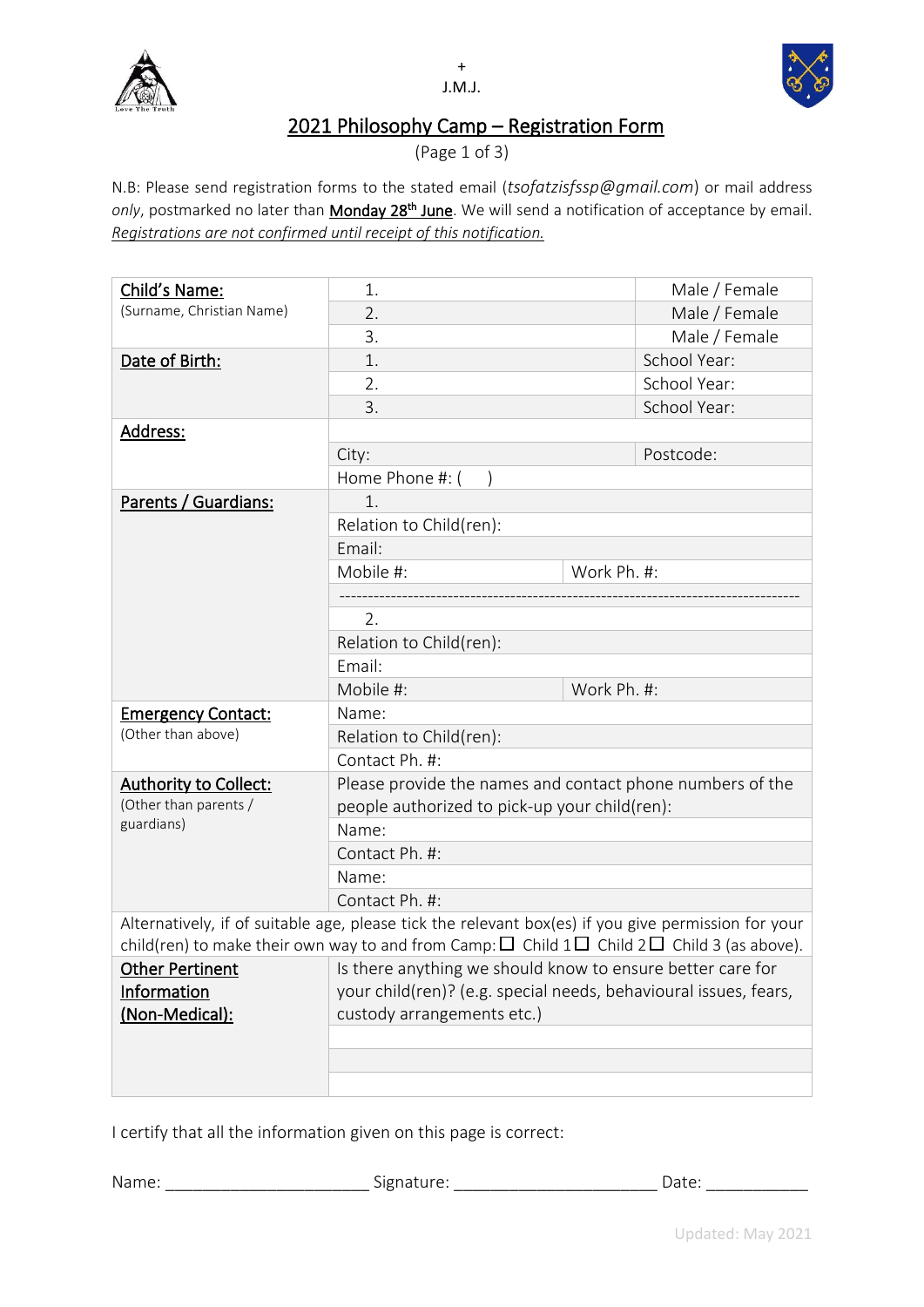



## 2021 Philosophy Camp – Registration Form

(Page 2 of 3)

### Medical Information:

We are aware of, and respect, the private nature of the following questions. Accurate and full answers are important to ensure our ability to provide for the well-being of your child(ren).

### Please note:

### We are unable to administer medication to children participating in this Camp.

### Name of Child 1:

Medical Requirements and Allergies (including all current medications):

Special Dietary Requirements:

#### ----------------------------------------------------------------------------------------------------------------------- Name of Child 2:

Medical Requirements and Allergies (including all current medications):

Special Dietary Requirements:

### Name of Child 3:

Medical Requirements and Allergies (including all current medications):

Special Dietary Requirements:

| Doctor / Medical Centre | Name:                                        |
|-------------------------|----------------------------------------------|
|                         | Address:                                     |
|                         | Contact Ph. #:                               |
| Medicare / Health       | Name and Address of Company (if applicable): |
| Insurance:              |                                              |
|                         |                                              |
|                         | Child $1$ – Policy or Medicare #:            |
|                         | Child 2 - Policy or Medicare #:              |
|                         | Child 3 - Policy or Medicare #:              |

-----------------------------------------------------------------------------------------------------------------------

I certify that all the information given on this page is correct:

| Nam<br>$\sim$ | $\sim$<br>$\sim$ $\sim$ $\sim$<br>$\overline{\phantom{a}}$<br>$\cdot$<br>.<br>-<br>- | $\overline{ }$<br>$-1$ |
|---------------|--------------------------------------------------------------------------------------|------------------------|
|               |                                                                                      |                        |